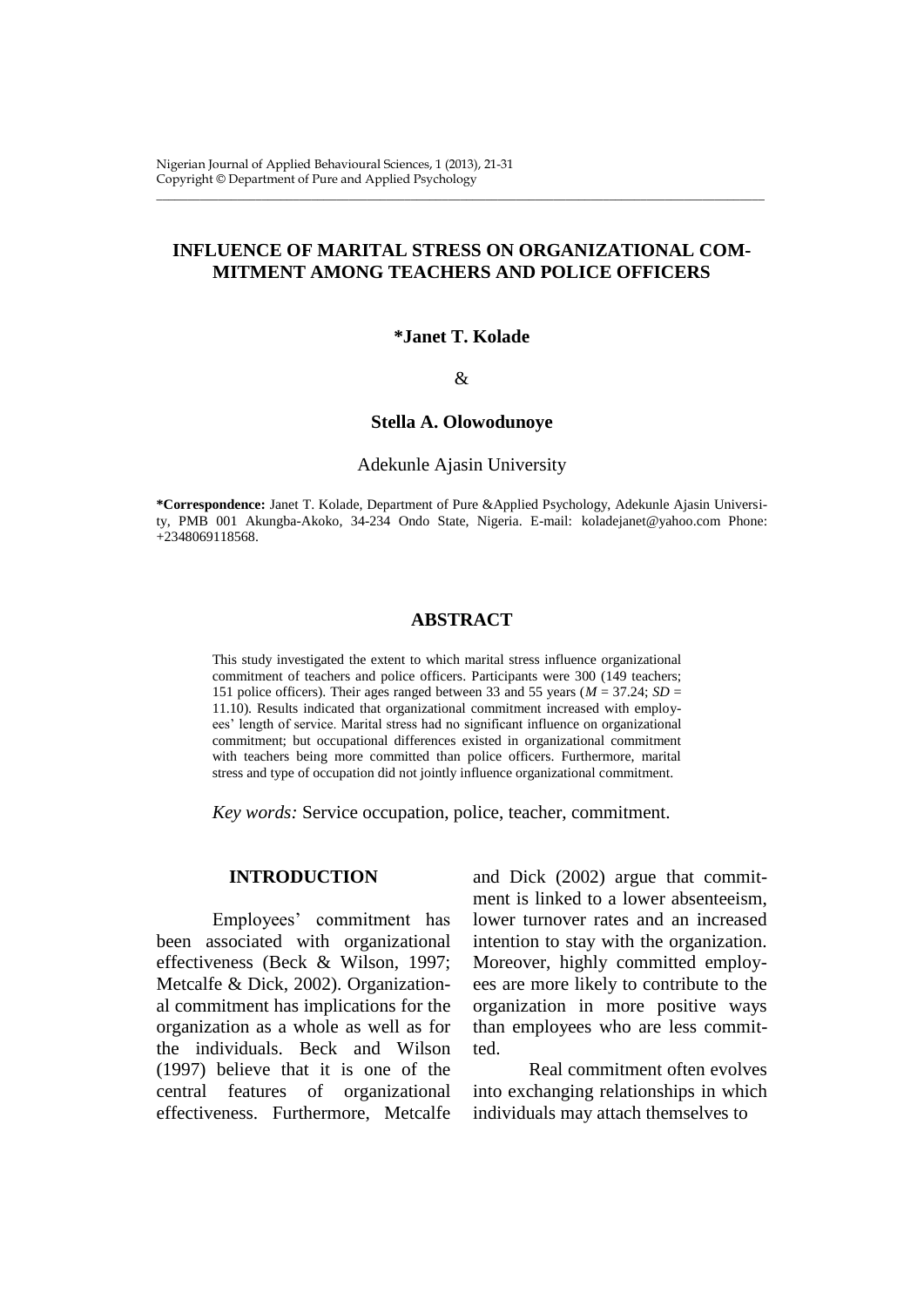the organization in return for certain rewards or outcomes. Organizational commitment is a vital tool for enhancing initiative and creativity, especially in schools and organizations (e.g. police); where work is highly programmed (Mattieu & Zajac 1990) and highly demands employees' attention. Marital stress could have adverse effects on employees' attention and commitment to work. It is, therefore, important that the connection between marital stress and employees' commitment (teachers and police personnel) be investigated.

### **Organizational Commitment**

Kobasa (1985) defined commitment as the ability to believe in the truth, importance and interest of what one is doing including work, family and interpersonal relationships in social institutions. Bateman and Strasser (1984) submitted that commitment is multidimensional and involves an employee's loyalty to the organization, willingness to exert effort on behalf of the organization, degree of goal and value congruency with the organization, and the desire to maintain membership. Organizational commitment may further be defined as the willingness to work hard and give one's energy and time to a job and ability to go extra mile in getting a job done.

Meyer and Allen (1991) submitted that commitment is a psychological state that characterizes the employee's relationships with the organization and has implications for the decision to continue membership with the organization. According to

them, organizational commitment is classified into three: affective, continuance, and normative commitment. Affective commitment is defined as the emotional attachment, identification, and involvement that an employee has with his organizational goals. Findings in the literature seem to suggest that because of work experiences, which increase the employee feelings of challenge and comfort in the organization, affective commitment may be developed (Irving, Coleman & Cooper, 1997; Mattieu & Zajac, 1990; Meyer & Allen, 1993).

Continuance commitment is the willingness to remain in an organization because of the investment that the employee has, which are *nontransferable*. Non-transferable investments include things such as retirement and relationships with other employees. Continuance commitment also includes factors such as years of employment or benefits that the employee may receive that are unique to the organization (Reichers, 1985).

Satisfaction with work itself is positively related to organizational commitment (Okpara 2004). In a research carried out by Noordin, Abdulrahim, Ibrahim and Omar (2012), they found out that managers who had spent years in the organization are likely to yield greater side bets, such as a pension plan, and thus they develop greater calculative (continuance) organizational commitment. According to Bolon (1997), normative commitment is the commitment that an employee believes that he/she has to the organization or the feelings of obligation to the workplace (Meyer &Allen, 1991). Normative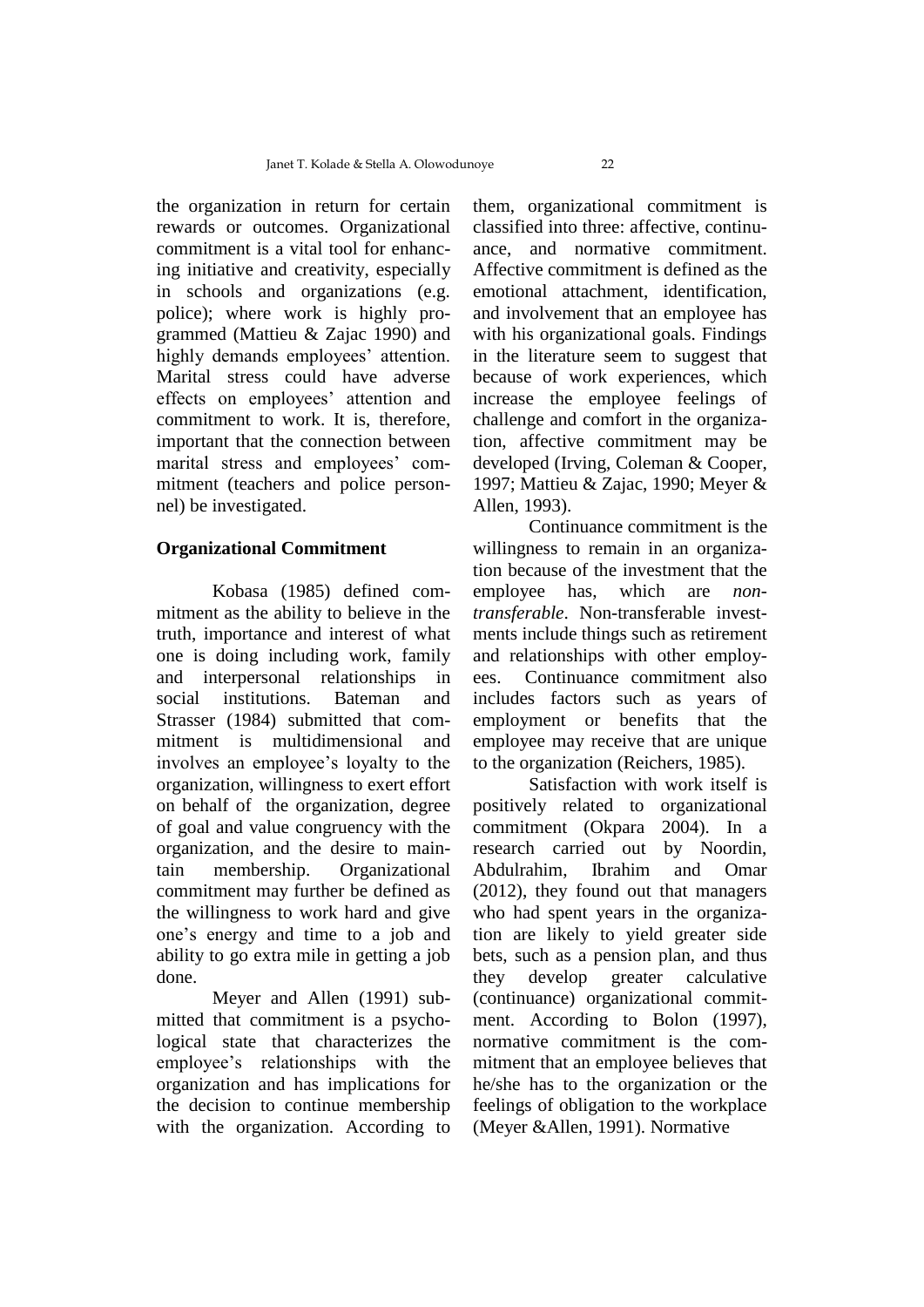commitment can be explained by other commitments such as marriage, family, religion, etc. Therefore when it comes to one's commitment to their place of employment they often feel like they have a moral obligation to the organization (Wiener, 1982).

## **Organizational Commitment among Teachers**

A distinctive feature of a successful school organization is that there is cooperation among the teachers, administration, and parents, where each person works with the other to accomplish collaborative goals (Ingersoll, 2001; Little, 1982). Thus, high turnover is less experienced in a school that needs and accomplishes this cohesion in order to achieve success (Rosenholtz, 1989). In a research carried out by Celep (2000) on teachers' organizational commitment in educational setting, he found out that there was high level of commitment of teachers to teaching works. They were satisfied with teaching and they struggled more for doing the best in the school. Perhaps that is why every year more teachers are choosing to leave, contributing to a teachers shortage that has affected the field at the national level (Flynt & Morton, 2009; Yasin, 1999). Similarly, according to the National Center of Educational Statistics in 2007, approximately eight percent of teachers changed professions during the 2003-2004 school years and another eight percent transferred to a different school.

According to Skillern, Richardson, Wallman, Prickett, and Marion (1990), teaching involves two kinds of

stress -- self-imposed stress and situational stress. Unrealistic expectations are the sources of self-imposed stress. These may begin in the prepracticum stages of teaching. In the pre-practicum stage of teaching, a teacher may come to expect that professional autonomy and respect will be accorded once teaching has commenced. He/she may also expect students who eagerly accept the knowledge he/she has to offer. However, once teachers begin their practicum, large gap between their expectations and what they experience is likely encountered (Dworkin, 2001). The other kind of stress in teaching, which is extrinsic or situational, results from the job demands, conflict among staff, clash of values, and marital stress (Conley, Bacharach & Bauer, 1989; Skillern et al., 1990).

# **Organizational Commitment among Police**

Despite the fact that organizational commitment has great influence on organizational effectiveness and job performance, there are relatively few studies conducted among police officers. Organizational commitment may serve as a mediating variable for explaining the patrol officers' work related behaviors. Beck and Wilson (1997) reported a strong connection between police socialization and organizational commitment may be because the socialization to a large extent influence organizational commitment (cynical and more experienced officers' influence the newcomers).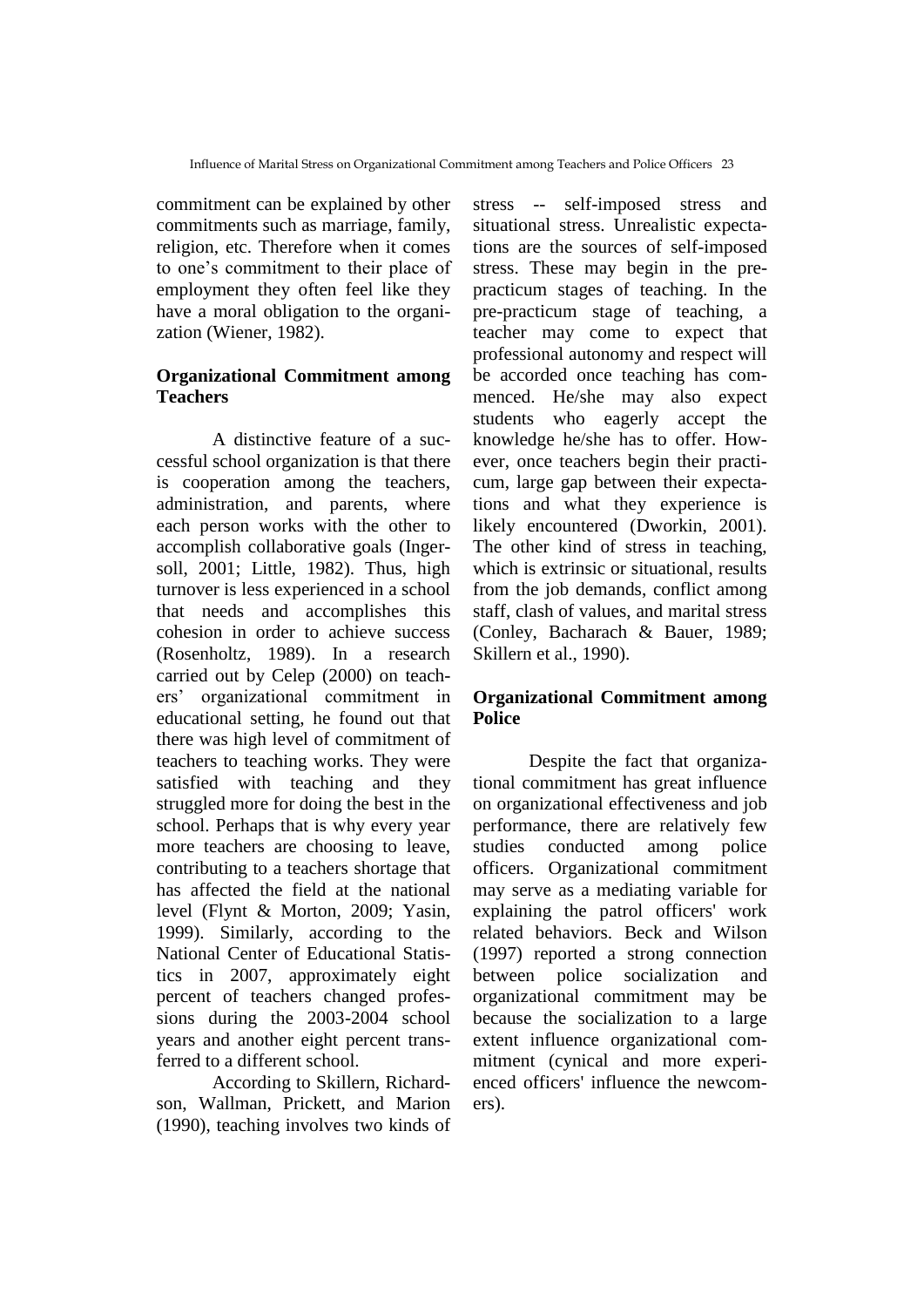Beck (1996) proposed two distinct stages in the development of organizational commitment: (1) rapid and substantial decrease in commitment in the first few years of employment; and (2) commitment levels of officers continued to decline with experience. In a research conducted by Darjan and Milan (2004) in Slovenia using uniform police officers and police officers from criminal investigation division, the result revealed that police officers at the police stations and in the Criminal Investigation Division do not differ in their commitment. The findings show that there is no significant difference in the organizational commitment between uniformed officers and officers working in the CID. The results also revealed that officers were willing to expend additional effort on behalf of the organization; that they are proud to be part of the organization; but they do not like to discuss their organization with people outside it.

Grusky (1966) reported that females were generally more committed than males; and committed police officers perceived their work as interesting and challenging. They were more familiar with organizational goals, felt connected with co-workers; but perceived their leaders as being attentive to them and allow autonomy. Metcalfe and Dick (2000) examined low commitment among constables (lower ranked officers) and relatively high commitment among senior police officers in United Kingdom. Therefore committed officers, in comparison to non-committed officers, rarely consider leaving the organization and do not look for the employment elsewhere.

# **Marital Stress and Organizational Commitment**

Marriage, which is regarded as one of the most important relationships, involves emotional and legal commitments between two individuals for love, happiness, companionship, and the desire to have children, physical attraction or desire to escape from an unhappy situation (Bernard, 1984). Employees' commitment to the job or marriage may suffer if there an inadequate work / family balance. Grzywacz and Bass (2003) in their own research found a higher percentage of working mother (83%) and working father (72%) who reported conflict between their job and family demands. The level of stress employees experience in their marriage may reduce their level of commitment to the organization or vice versa. Stress has generally been viewed as a set of neurological and physiological reactions to perceived threats that serve adaptive functions (Franken, 1994), which the individual feels he/ she may not be able to handle effectively Lazarus (1991). Stress may come from any source including marriage.

Marital stress refers to the perceived disturbance that affects the aims of happiness and other good expectations of couples in marriage (Omoluabi, 1994). Marital stress has become one of the most serious health issues in the modern world as it affects any job and organization (Fortinatos-Ventouratos & Copper 2005). Tsui, Thomas and Edward (1992) posited that family interference with work may have some negative consequences on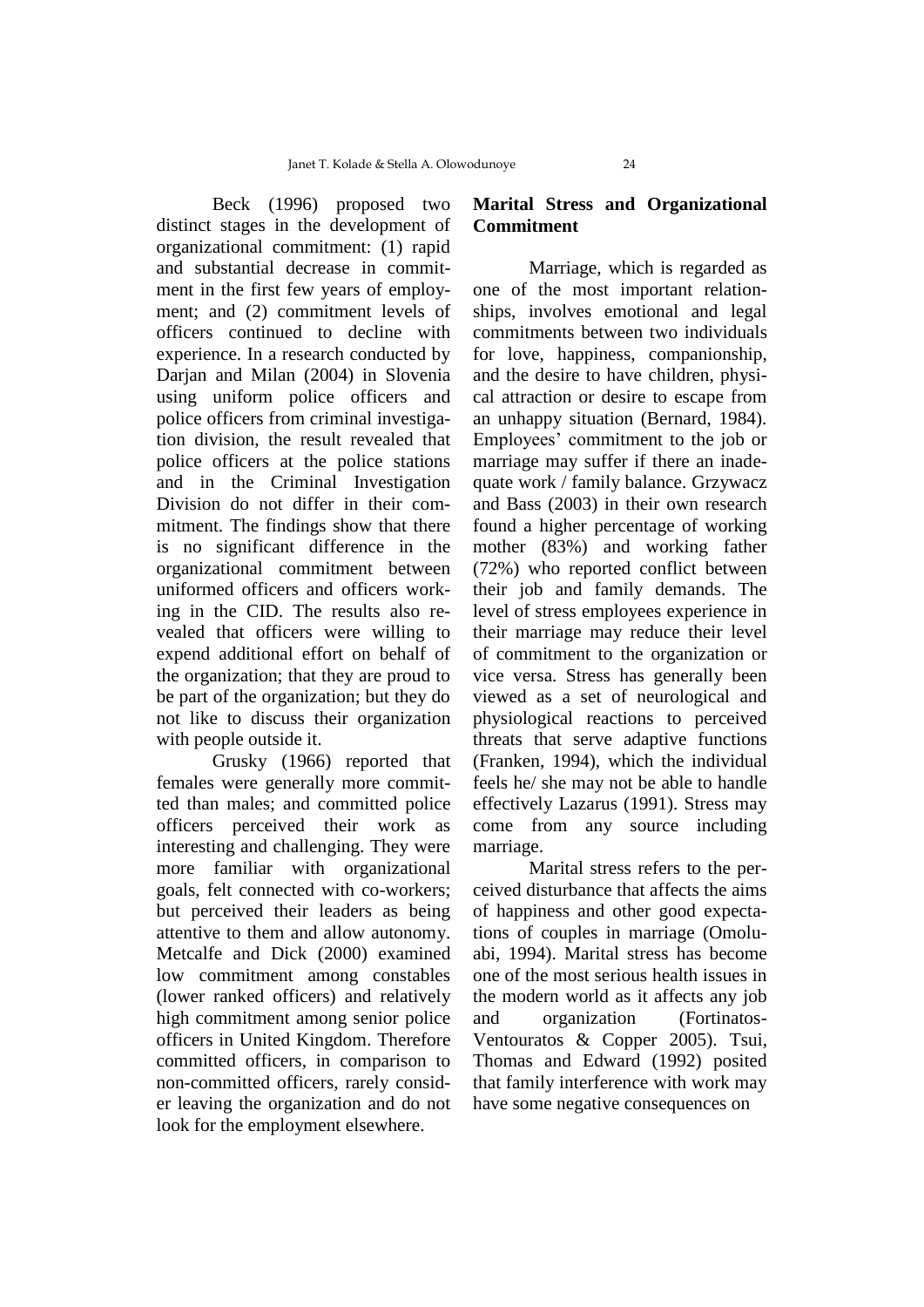employees including commitment to their career.

Ajaja (2004) and Collins and George (2004) in their studies reported that married employees, unlike those that are single, tend to be face the bipolar challenges of marital life and that of workplace, which may negatively affect their commitment and effectiveness at home as well as at work. Wang and Walumbuwa (2007) reported that high marital stress had a significant negative influence on job commitment; causing increased inefficiency and ineffectiveness in employees. Using a Nigerian sample, in a study on work-family roles and organizational commitment, Akintayo (2010) reported that that married respondents exhibited lower organizational commitment than the single respondents.

The National Institute of Occupational Safety and Health (1999) emphasized that when there is marital stress, the individual is prone to harmful physical and emotional responses that occur when the requirements of the job do not match the capabilities, resources and needs of workers. This implies that only employees who can effectively cope with such interferences can function both as a worker and as a family person. Those who cannot cope may forgo the marriage or the job (Ingersoll & Smith, 2003; Kersaint, Lewis, Potter & Meisels, 2007). Based on the above analysis, we tested the following hypotheses.

# **Hypotheses**

- 1. Organizational commitment will increase significantly with employees' length of service.
- 2. Marital stress and type of occupation type and will have a significant independent and joint influence on organizational commitment.

# **METHODS**

## **Design and Participants**

This research adopted a 2 x 2 factorial design. A total of 300 participants (149 teachers; 151 police officers) drawn from public schools and two large police divisions, respectively, participated in the study. Their ages ranged between 33 and 55 years ( $M =$ 37.24; *SD* = 11.10). The highest academic qualification of the respondents was first degree and the lowest was Ordinary Level Certificate.

# **Measures**

*Marital stress* was measured with Marital Stress Inventory developed by Omoluabi (1994). The scale contained 50 items rated on a 5-point scale  $(1 =$ Slight effect;  $5 =$  Severe effect). Sample item included: "Insufficient attention from spouse". Omoluabi (1994) reported Cronbach's alpha coefficient of .92, and Beta coefficient of .96 for the scale. A Cronbach's alpha of .95 was obtained in the present study. High score on the scale indicated that the respondent was experiencing high marital stress.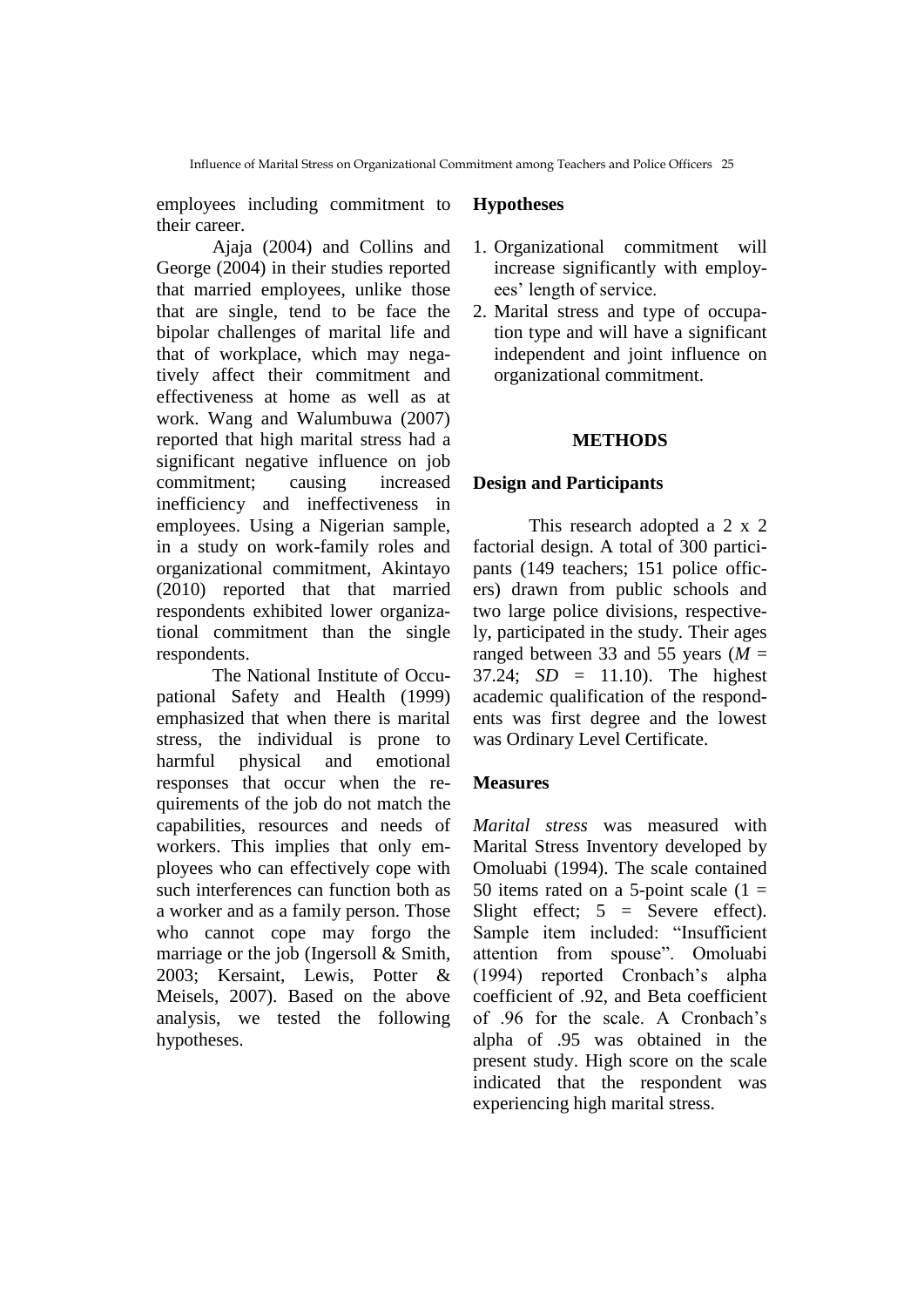*Organizational commitment* was measured with Buchanan's (1974) Organizational Commitment Scale. The scale contained 23 items of 3 subscales (identification  $= 6$  items, job involvement 6 items, and loyalty 11 items) rated on a 7-point scale  $(1 =$ Strongly disagree;  $7 =$  Strongly agree) Sample item included: "The major satisfaction in my life comes from my job". Buchanan (1974) reported coefficients alphas of .86, .84, .92, and .94 for identification, involvement, loyalty and overall scale, respectively. Waar, Cook and Wall (1979) correlated the organizational commitment scale with overall job satisfaction and obtained a concurrent validity coefficient of .62. In the present study, the scale had a Cronbach's alpha of .69. Analysis was based on participants' total score. High score on the scale was an indication that the employees were highly committed to the organization.

### **Procedure**

After permission had been obtained from the relevant authorities in the selected schools and police divisions, the individuals were intimated with objectives of the study. The questionnaires were administered to those who were willing to participate in the study. Data collection took about two months. Out of 360 questionnaires administered, 300 were found usable.

## **Data Analysis**

We tested hypothesis 1 with Pearson correlation and evaluated hypothesis 2 with a 2 x 2 ANOVA.

#### **RESULTS**

The results of the descriptive and correlations of the variables are presented in Table 1.

Table 1: Showing the reliability coefficients and the relationships among the variables.

| Variables                     | M      | SD   |                   | 2                        | 3        | 4                    | 5        | 6        |                      | 8      | 9      | 10     | 11     | 12 |
|-------------------------------|--------|------|-------------------|--------------------------|----------|----------------------|----------|----------|----------------------|--------|--------|--------|--------|----|
| $1.$ Age                      | ۰      |      |                   |                          |          |                      |          |          |                      |        |        |        |        |    |
| $2.$ Sex                      |        | ۰    | $-0.09$           | $\overline{\phantom{a}}$ |          |                      |          |          |                      |        |        |        |        |    |
| 3. Marital status             |        | ۰    | .03               | $.16*$                   | ÷        |                      |          |          |                      |        |        |        |        |    |
| 4. No of children             |        | -    | .50 <sup>5</sup>  | $-.09$                   | $\Omega$ |                      |          |          |                      |        |        |        |        |    |
| 5. Type of family             |        | -    | $.29**$           | .01                      | $\omega$ | $.40**$              |          |          |                      |        |        |        |        |    |
| 6. Religious affiliation      |        | -    | .09               | .01                      | $\Omega$ | $.13*$               | $30**$   |          |                      |        |        |        |        |    |
| 7. Job level                  |        | ۰    | $.56^{\text{ls}}$ | $-.01$                   | -04      | $.28$ <sup>ick</sup> | $.18**$  | $-.03$   | ٠                    |        |        |        |        |    |
| 8. Edu. qualification         |        | -    | .30 <sup>5</sup>  | $-.04$                   | $\Omega$ | $-.07$               | $-0.09$  | $-.08$   | $.58$ <sup>tok</sup> | ٠      |        |        |        |    |
| 9. Length of service          | 11.75  | 8.18 | .62               | $-.05$                   | .09      | $.50$ iok            | $29**$   | .06      | $.46$ iok            | $-01$  |        |        |        |    |
| 10 Marital stress             | 141.89 | 3636 | .02               | $-06$                    | $\Omega$ | .05                  | .10      | $.15***$ | $-.02$               | $-0.9$ | .03    | ÷      |        |    |
| 11. Occupation                |        | -    | .23               | $.15*$                   | $\Omega$ | $-12$                | $\omega$ | $-.03$   | $.44***$             | 59**   | .08    | $-.07$ |        |    |
| 12. Organizational commitment | 98.49  | 1358 | .06               | $-.03$                   | .04      | .11                  | -07      | .07      | .00                  | $-11$  | $.12*$ | .10    | $.12*$ |    |

**Note:** \*\**p* < .01. \**p* < .05. N = 300.

that length of service had a significant 1 which states that a significant positive relationship with organiza- pos The results in Table 1 indicated tional commitment  $[r (298) = .12, p <$ 

The results in Table 1 indicated .05]. This result confirmed hypothesis 1 which states that a significant positive relationship would exist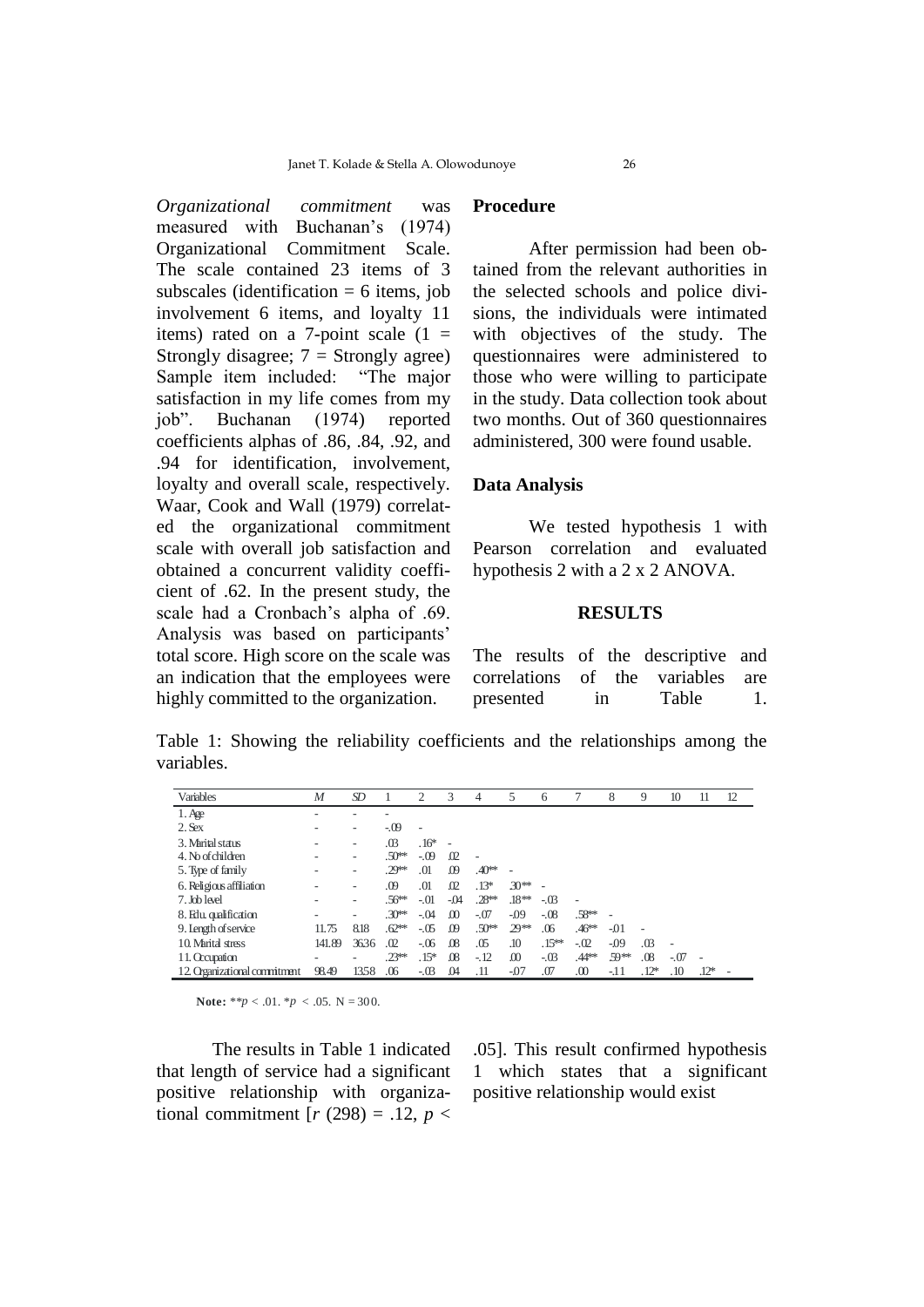between organizational commitment and length of service.

To ascertain whether marital stress and type of occupation had a significant independent and joint

influence on organizational commitment, a 2 x 2 ANOVA was performed on the data. The results are presented in Table 2.

| <b>Sources</b>                          | SS       | df  | МS     |      |             |
|-----------------------------------------|----------|-----|--------|------|-------------|
| <b>Marital Stress</b>                   | 148.41   |     | 418.42 | 2.31 | > 0.05      |
| Occupation                              | 764.05   |     | 764.05 | 4.21 | $\leq 0.05$ |
| Marital stress x Type of occupa- 149.04 |          |     | 149.04 | 0.82 | > 0.05      |
| tion                                    |          |     |        |      |             |
| Error                                   | 53739.06 | 296 |        |      |             |
| Total                                   | 55126.99 | 299 |        |      |             |

As shown in Table 2, marital stress had no significant independent influence on organizational commitment  $[F (1,296) = 2.31, p > .05]$ . Type of occupation had a significant influence on organizational commitment such that teachers tended to be more committed than police officers [*F*  $(1,296) = 4.21, p < .05$ . There was no significant joint influence of marital stress and type of occupation on organizational commitment [*F* (1,296)  $= 0.82, p > .05$ . These results partly confirmed hypothesis 2.

## **DISCUSSION**

This study examined the influence of marital stress on organizational commitment in teachers and police officers. The results of the study showed that there was a significant relationship between organizational commitment and length of service. This implies that an individual employee who had stayed long on a

particular job may be more committed to the organization compared to those who have only stayed for a short time.

This result supported the findings of previous studies (e.g. Mattieu & Zajac, 1990; Meyer & Allen, 1997; Noordin et al., 2012). These authors reported that as employees' length of service with a particular organization increases, they develop emotional attachment with the organization, which makes it difficult them to switch jobs. The result from this study supported the theory of organizational commitment that employees whose primary link to the organization is based on continuance commitment remain with the organization because they feel they need to do so for material benefits (Meyer & Allen, 1993). The reason may be that only employees with high commitment remained while uncommitted employees left the organization.

The second hypothesis, which stated that occupation type and marital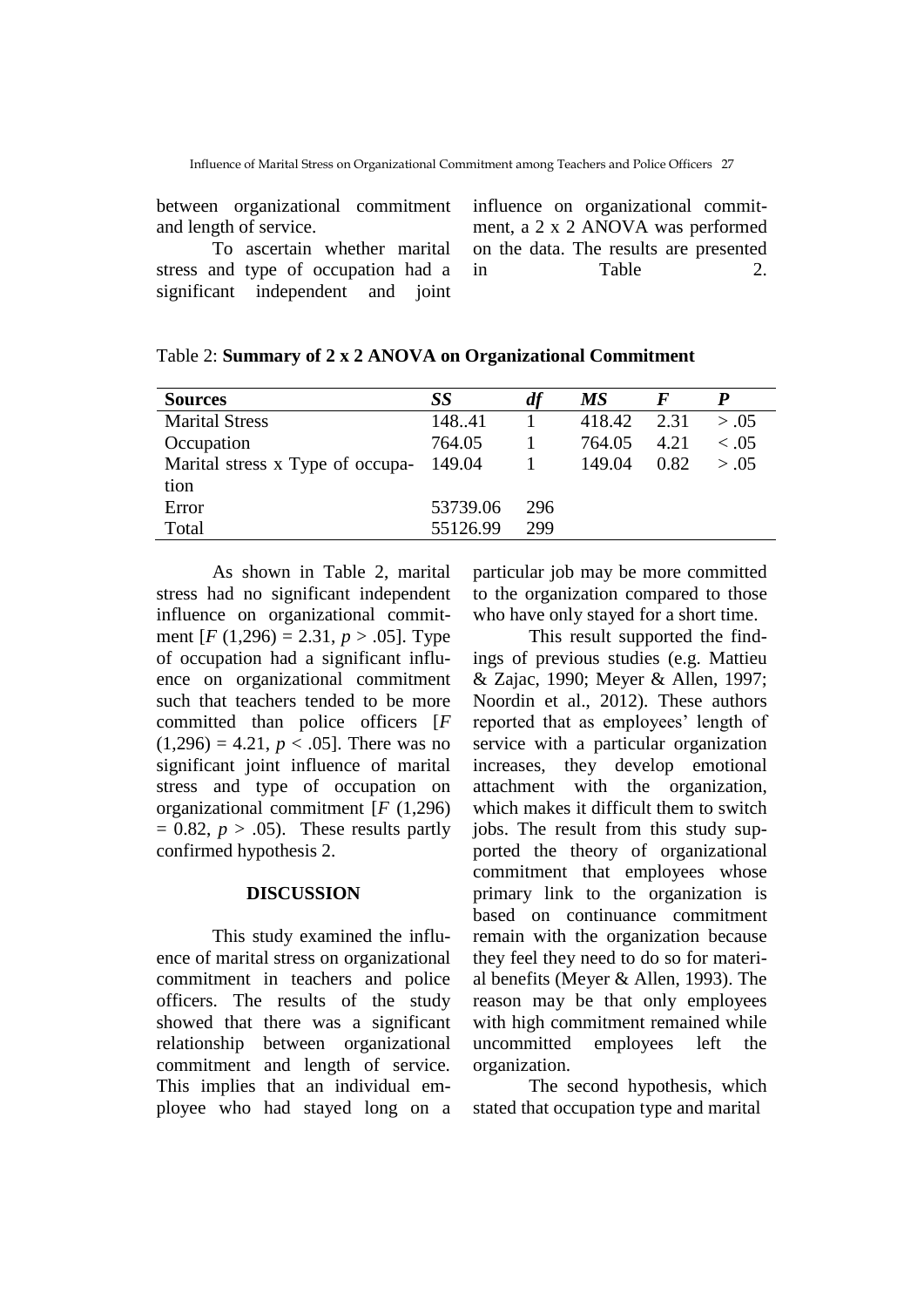stress would have significant independent and joint influence on organizational commitment, was partly confirmed by the result in Table 2. This result supported Okpara (2004) who found that satisfaction with work itself was positively related to organizational commitment. Organizations could retain their employees if the job is interesting, challenging and give them a sense of accomplishment.

This implies that the kind of occupation employees choose tends to enhance they commitment to the organization; no matter the marital stress experienced. Celep's (2000) finding on teachers' organizational commitment was supported by the result of this research. He reported that there was high level of commitment of teachers to teaching works. This may be because teachers compared with police, perceived opportunities to use their skills for career development. The more employees perceive that they have opportunities for professional growth; the more they will strive to act for the good of the organization and the profession (Skillern et al., 1990).

Marital stress did not influence organizational commitment. The result of this research did not support the findings of Ajaja (2004), Akintayo (2010), and Collins and George (2004). They reported that married employees tended to face the bipolar challenges of marital life and that of workplace compared with those who were single, which negatively affected their commitment to the organizations and lowered their level of effectiveness at home. This implies that family interference with work was not as strong as Tsui et al. (1992) and Wang and

Walumbuwa (2007) reported. In Nigeria, where there are little or no employment opportunities, employees would not want to lose their jobs due to stress from their marriages. Therefore, employees' level of organizational commitment increased not minding the kind of problems being faced at home.

### **CONCLUSION**

It has shown in the results of this research that there is a significant relationship between organizational commitment and length of service and that marital stress had no significant influence on organizational commitment between teachers and police officers. This means that whether a teacher or police officer is facing low or high marital stress, it did not have effect on his or her level of commitment to the organization. Type of occupation (teaching or policing) and length of service had significant influence on organizational commitment. This means that the type of occupation and how long an employee had worked in an organization determined the extent of his or her commitment to the organization.

This study was not without limitations. The number of participants and the fact that data was based on employees' self-report might question the internal and external validity of the study. Future studies should involve more participants and combine methods of data collection.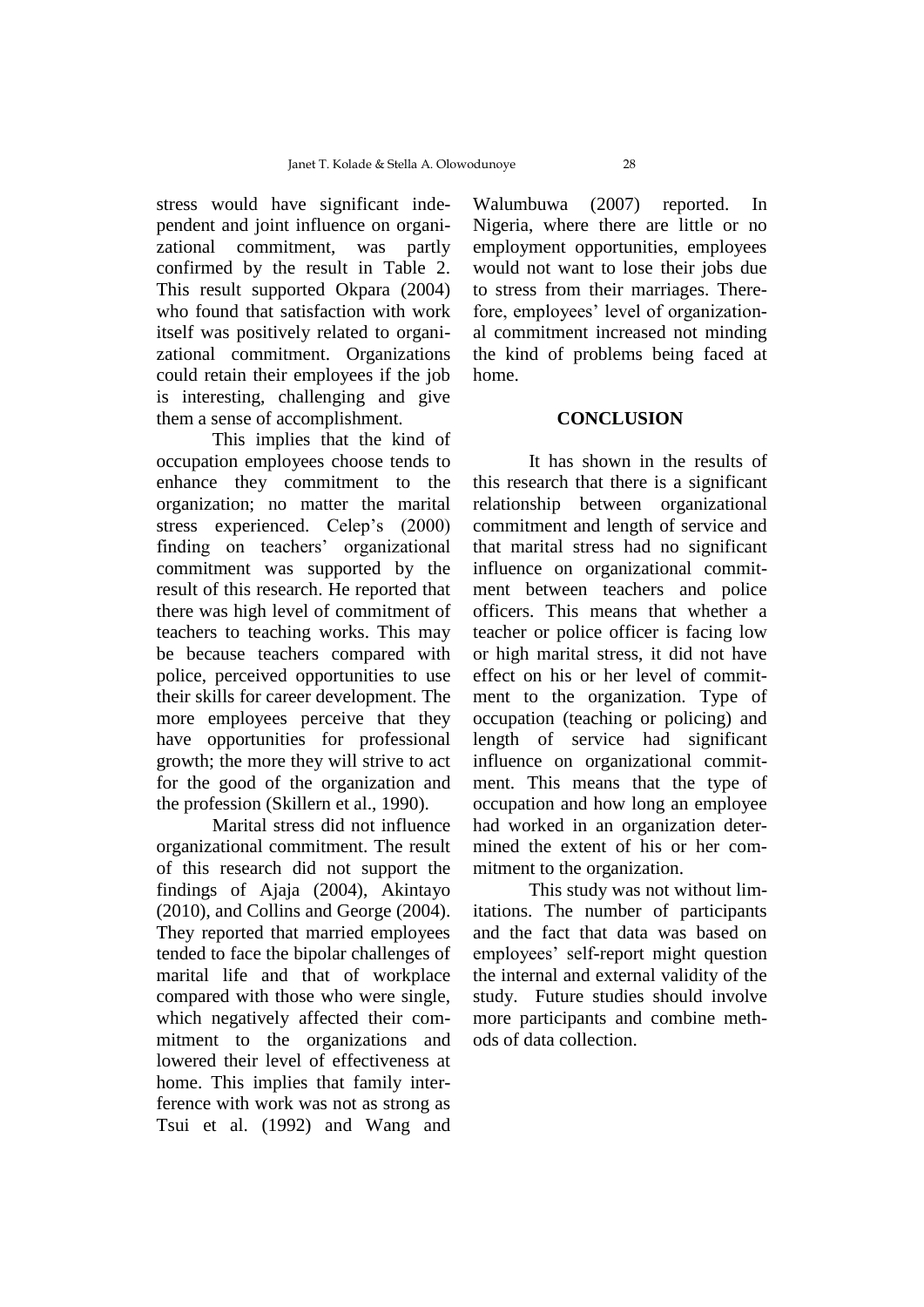### **REFERENCES**

- Ajaja, A. A. (2004). Gender factors as determinants of managerial efficiency in work organizations in workers in Nigeria. Unpublished PhD Thesis, University of Ibadan.
- Akintayo, D. I. (2010). Work-family role conflict and organizational commitment among industrial workers in Nigeria. *Journal of Psychology and Counseling, 2(1),* 1-8.
- Bateman, T., & Strasser, S. (1984). A longitudinal analysis of the antecedents of organizational commitment. *Academy of Management Journal*, *21,* 95-112.
- Beck, K. (1996). *Improving organizational commitment: The police officer's perspective.* Australian Centre for Policing Research.
- Beck, K., & Wilson, C. (1997). Police officers' views on cultivating organizational commitment: Implications for police managers. *Policing: An International Journal of Police Strategy and Management, 20(1),*  175-195.
- Bernard, J. (1984). *Work and family: Changing roles of men and women*. Palo Alto, CA: Mayfield
- Bolon, D. S. (1997). Organizational citizenship behavior among hospital employees: A multidimensional analysis involving job satisfaction and organizational commitment. *Hospital & Health Services Administration*, *42(2),* 221-241.
- Buchanan, B. (1974). Building organizational commitment: The socialization of manager in work organization*. Administrative Science Quarterly, 19,* 533 - 546.
- Celep, C. (2000). Teachers' organizational commitment in educational organizations. *National Forum of Teacher Education Journal, 10(3),*  82-95.
- Collins, B. M., & George, M. A. (2004). Approaches to minimizing work-family role conflict in organizations. *Journal of Sociological Studies, 10(2),* 48-59.
- Conley, S., Bacharach, S. B., & Bauer, S. (1989). The school work environment and teacher career dissatisfaction. *Educational Administrative Quarterly, 25,* 58-77.
- Dworkin, A. G. (2001). Perspectives on teacher burnout and school reform. *International Education Journal, 2(2),* 69-78.
- Flynt, S. W., & Morton, R. C. (2009). The teacher shortage in America: Pressing concerns. *National Forum of Teacher Education Journal, 19(3),* 1-5.
- Fortinatos-Ventouratos, R., & Cooper, C. (2005). The role of gender and social class in work stress. *Journal of Managerial Psychology, 20(1),*  12-24.
- Franken, R. E. (1994). Human Motivation (3<sup>rd</sup> edn.). Belmont, CA: Brooks/Cole Publishing Company.
- Grusky, O. (1966), Career mobility and organizational. *Administrative Science Quarterly, 10,* 488-421.
- Ingersoll, R. (2001). A different approach to solving the teacher shortage problem. *Teacher Quality Policy Briefs, 3,* 1-7.
- Ingersoll, R. M., & Smith, T. M. (2003).The wrong solution to the teacher shortage. *Educational Leadership, 60(8),* 30-33.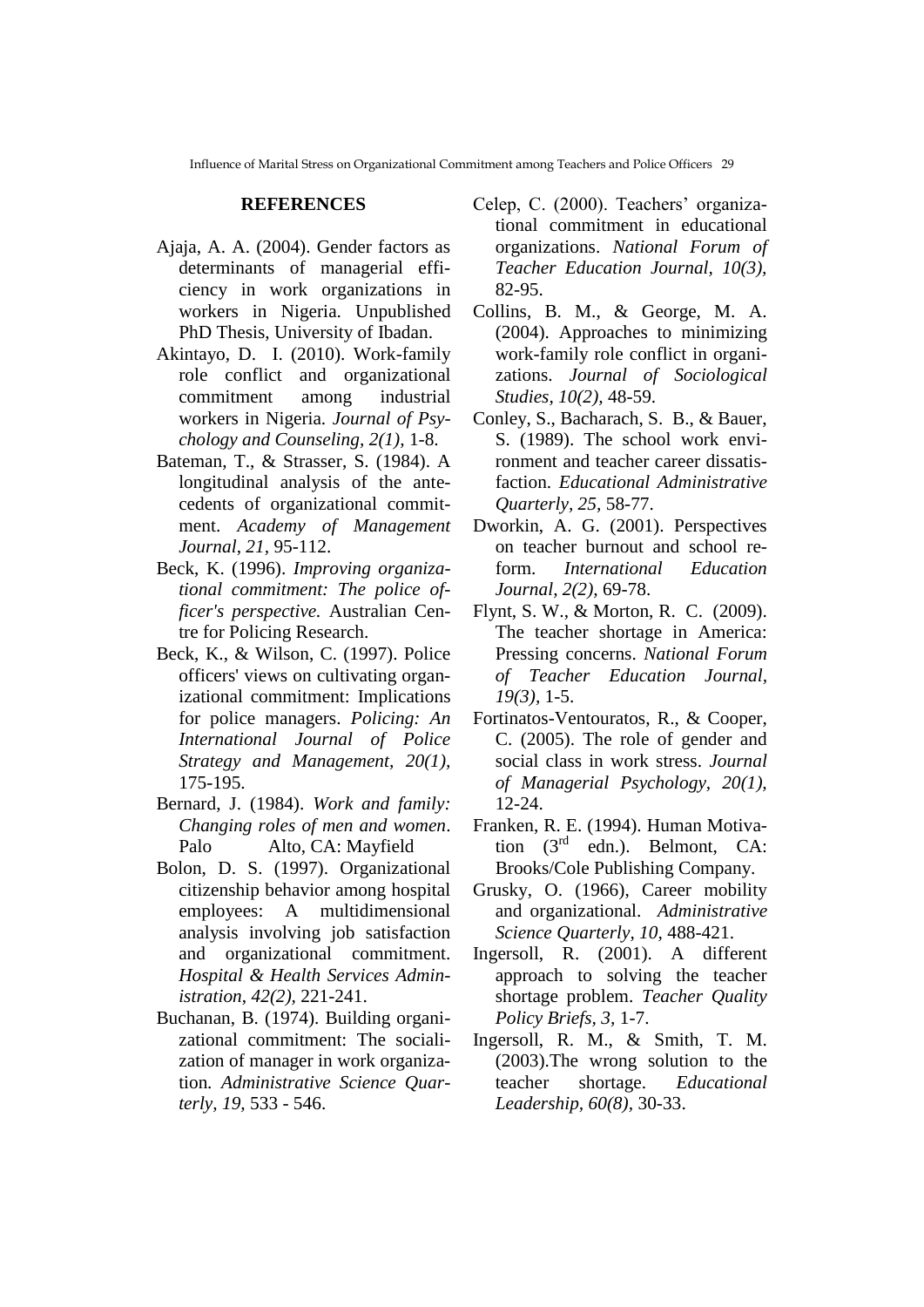- Irving, P. G., Coleman, D.F., & Cooper, C. L. (1997). Further assessment of a three component model of occupational commitment: Generalizability and differences across occupations. *Journal of Applied Psychology, 82,* 444-452.
- Kersaint, G., Lewis, J., Potter, R., & Meisels, G. (2007). Why teachers leave: Factors that influence retention or resignation. *Teaching and Teacher Education, 23(6),* 775-794.
- Kobasa, S. C. (1985). Effectiveness of hardiness exercise and social support as resources against illness. In A. Steptoe & J. Wardle (Eds.), *Psychological processes and health:* Cambridge: Cambridge University Press.
- Lazarus, R. S. (1991). Psychological stress and coping process. In L. Goldberger & S. Brenitz (Eds.), *Handbook of stress: Theoretical and clinical Aspects.* New York: The Free Press.
- Little, J. W. (1982). Norms of collegiality and experimentation: Workplace conditions of school success. *American Educational Research Journal, 19(3),* 333.
- Mattieu, J., & Zajac, D. (1990). A review of meta-analysis of the antecedents, correlate and consequences of organizational commitment. *Psychological Bulleting, 108 (2),* 171- 194.
- Metcalfe, B., & Dick, G. (2000). Can you feel the force? Exploring organizational commitment in the police*. Journal of Managerial Psychology, 15(8),* 71-85.
- Metcalfe, B., & Dick, G. (2002). Is the force still with her? Gender and commitment in the police. *Women*

*in Management Review, 17(8),* 392- 403.

- Meyer, J. P., & Allen, N. J. (1997). *Commitment in the workplace: Theory, research, and application.*  Thousand Oaks, CA: Sage Publications.
- Meyer, J. P., & Allen, N. J. (1991). A three-component conceptualization of organizational commitment. *Human Resource Management Review*, *1,* 61-89.
- Meyer, J. P., & Allen, N. J. (1993). Commitment to organizations and occupations: Extension and test of a three-component conceptualization. *Journal of Applied Psychology, 78(4),* 538-552.
- National Centre for Educational Statistics (2007). Teacher attribution and mobility: Results from the 2004-05 teacher follow-up survey (NCES 2007-307)
- National Institution for Occupational Safety and Health (1999). Stress at work. United State.
- Noordin, F., Abdulrahim, A., Ibrahim, A., & Omar, M. (2012). An analysis of career stages on organizational commitment of Australian managers. *International Journal of Business and Social Science, 2(17),*
- Okpara, J. O. (2004). Job satisfaction and organizational commitment: Are there differences between American and Nigerian managers employed in US MNC's in Nigeria? *Academy of Business and Administrative Science,* Briarcliffes College Switzerland.
- Omoluabi, P. F. (1994). Psychological causes and remedies of single parenthood*.* Paper presented at the first APQUEN Conference Enugu.